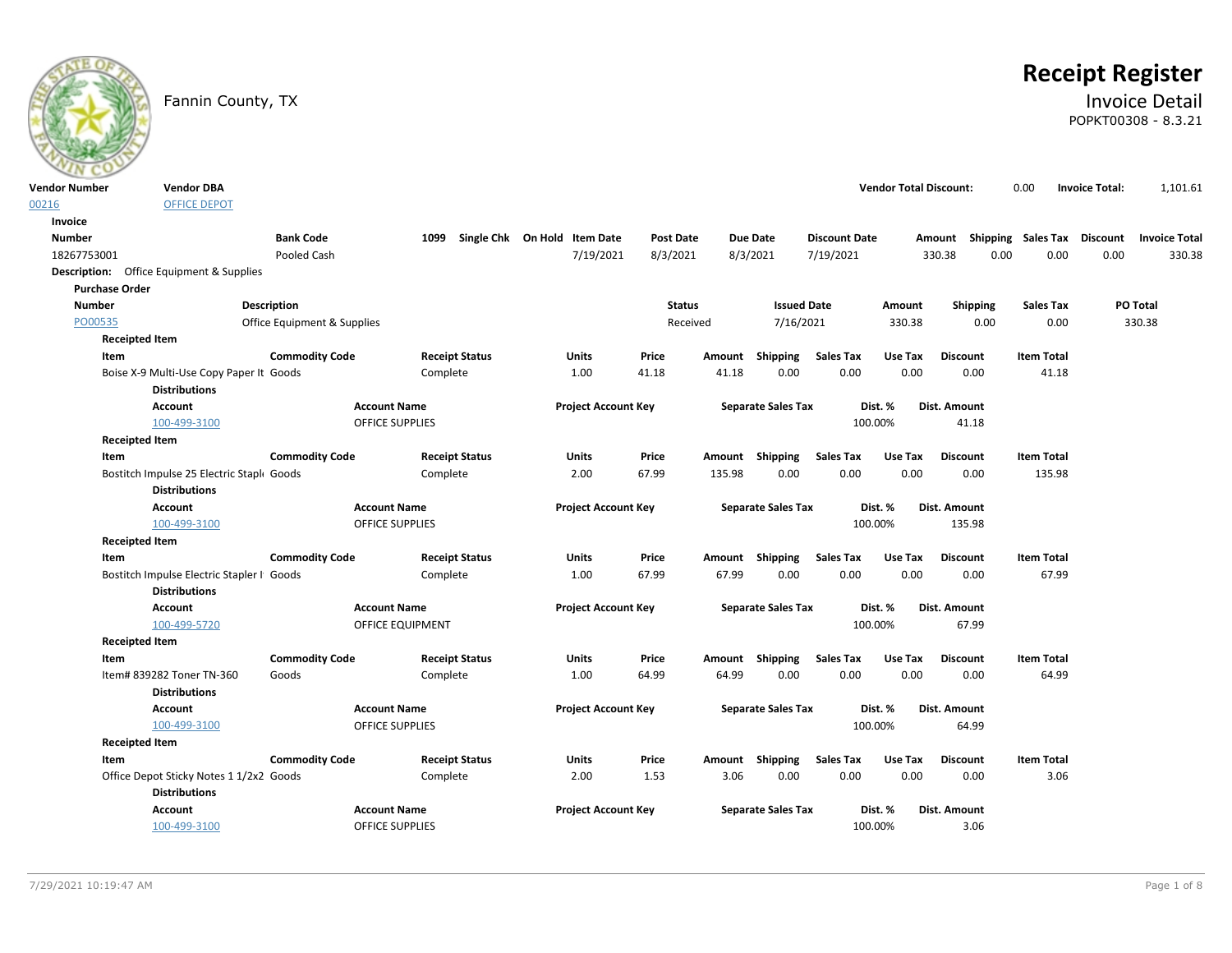| <b>Receipted Item</b>                           |                             |                       |                              |                  |          |                           |                      |         |                           |                   |                 |                      |
|-------------------------------------------------|-----------------------------|-----------------------|------------------------------|------------------|----------|---------------------------|----------------------|---------|---------------------------|-------------------|-----------------|----------------------|
| Item                                            | <b>Commodity Code</b>       | <b>Receipt Status</b> | Units                        | Price            |          | Amount Shipping           | <b>Sales Tax</b>     | Use Tax | <b>Discount</b>           | <b>Item Total</b> |                 |                      |
| Office Depot Sticky Notes 3x3 - Ite Goods       |                             | Complete              | 2.00                         | 5.61             | 11.22    | 0.00                      | 0.00                 | 0.00    | 0.00                      | 11.22             |                 |                      |
| <b>Distributions</b>                            |                             |                       |                              |                  |          |                           |                      |         |                           |                   |                 |                      |
| Account                                         | <b>Account Name</b>         |                       | <b>Project Account Key</b>   |                  |          | <b>Separate Sales Tax</b> |                      | Dist. % | Dist. Amount              |                   |                 |                      |
| 100-499-3100                                    | <b>OFFICE SUPPLIES</b>      |                       |                              |                  |          |                           | 100.00%              |         | 11.22                     |                   |                 |                      |
| <b>Receipted Item</b>                           |                             |                       |                              |                  |          |                           |                      |         |                           |                   |                 |                      |
| Item                                            | <b>Commodity Code</b>       | <b>Receipt Status</b> | Units                        | Price            |          | Amount Shipping           | <b>Sales Tax</b>     | Use Tax | <b>Discount</b>           | <b>Item Total</b> |                 |                      |
| Rubber Bands #33 Item #855883 Goods             |                             | Complete              | 2.00                         | 2.98             | 5.96     | 0.00                      | 0.00                 | 0.00    | 0.00                      | 5.96              |                 |                      |
| <b>Distributions</b>                            |                             |                       |                              |                  |          |                           |                      |         |                           |                   |                 |                      |
| Account                                         | <b>Account Name</b>         |                       | <b>Project Account Key</b>   |                  |          | <b>Separate Sales Tax</b> |                      | Dist. % | Dist. Amount              |                   |                 |                      |
| 100-499-3100                                    | <b>OFFICE SUPPLIES</b>      |                       |                              |                  |          |                           | 100.00%              |         | 5.96                      |                   |                 |                      |
| Invoice                                         |                             |                       |                              |                  |          |                           |                      |         |                           |                   |                 |                      |
| <b>Number</b>                                   | <b>Bank Code</b>            | 1099                  | Single Chk On Hold Item Date | <b>Post Date</b> |          | <b>Due Date</b>           | <b>Discount Date</b> |         | Amount Shipping Sales Tax |                   | <b>Discount</b> | <b>Invoice Total</b> |
| 182968678001                                    | Pooled Cash                 |                       | 7/19/2021                    | 8/3/2021         | 8/3/2021 |                           | 7/19/2021            |         | 18.28<br>0.00             | 0.00              | 0.00            | 18.28                |
| <b>Description:</b> Office Equipment & Supplies |                             |                       |                              |                  |          |                           |                      |         |                           |                   |                 |                      |
| <b>Purchase Order</b>                           |                             |                       |                              |                  |          |                           |                      |         |                           |                   |                 |                      |
| <b>Number</b>                                   | <b>Description</b>          |                       |                              | <b>Status</b>    |          | <b>Issued Date</b>        |                      | Amount  | <b>Shipping</b>           | <b>Sales Tax</b>  |                 | PO Total             |
| PO00535                                         | Office Equipment & Supplies |                       |                              | Received         |          | 7/16/2021                 |                      | 18.28   | 0.00                      | 0.00              |                 | 18.28                |
| <b>Receipted Item</b>                           |                             |                       |                              |                  |          |                           |                      |         |                           |                   |                 |                      |
| Item                                            | <b>Commodity Code</b>       | <b>Receipt Status</b> | Units                        | Price            | Amount   | Shipping                  | <b>Sales Tax</b>     | Use Tax | <b>Discount</b>           | <b>Item Total</b> |                 |                      |
| Alliance Pale Crepe Gold #18 Rubl Goods         |                             | Complete              | 2.00                         | 9.14             | 18.28    | 0.00                      | 0.00                 | 0.00    | 0.00                      | 18.28             |                 |                      |
| <b>Distributions</b>                            |                             |                       |                              |                  |          |                           |                      |         |                           |                   |                 |                      |
| Account                                         | <b>Account Name</b>         |                       | <b>Project Account Key</b>   |                  |          | <b>Separate Sales Tax</b> |                      | Dist. % | Dist. Amount              |                   |                 |                      |
| 100-499-3100                                    | <b>OFFICE SUPPLIES</b>      |                       |                              |                  |          |                           | 100.00%              |         | 18.28                     |                   |                 |                      |
| Invoice                                         |                             |                       |                              |                  |          |                           |                      |         |                           |                   |                 |                      |
| <b>Number</b>                                   | <b>Bank Code</b>            | 1099                  | Single Chk On Hold Item Date | <b>Post Date</b> |          | <b>Due Date</b>           | <b>Discount Date</b> |         | Amount Shipping Sales Tax |                   | <b>Discount</b> | <b>Invoice Total</b> |
| 182968682001                                    | Pooled Cash                 |                       | 7/19/2021                    | 8/3/2021         |          | 8/3/2021                  | 7/19/2021            |         | 86.27<br>0.00             | 0.00              | 0.00            | 86.27                |
| <b>Description:</b> Office Equipment & Supplies |                             |                       |                              |                  |          |                           |                      |         |                           |                   |                 |                      |
| <b>Purchase Order</b>                           |                             |                       |                              |                  |          |                           |                      |         |                           |                   |                 |                      |
| <b>Number</b>                                   | <b>Description</b>          |                       |                              | <b>Status</b>    |          | <b>Issued Date</b>        |                      | Amount  | Shipping                  | <b>Sales Tax</b>  |                 | PO Total             |
| PO00535                                         | Office Equipment & Supplies |                       |                              | Received         |          | 7/16/2021                 |                      | 86.27   | 0.00                      | 0.00              |                 | 86.27                |
| <b>Receipted Item</b>                           |                             |                       |                              |                  |          |                           |                      |         |                           |                   |                 |                      |
| Item                                            | <b>Commodity Code</b>       | <b>Receipt Status</b> | Units                        | Price            | Amount   | Shipping                  | Sales Tax            | Use Tax | <b>Discount</b>           | <b>Item Total</b> |                 |                      |
| Canon MP27DII Printing Calculato Goods          |                             | Complete              | 1.00                         | 86.27            | 86.27    | 0.00                      | 0.00                 | 0.00    | 0.00                      | 86.27             |                 |                      |
| <b>Distributions</b>                            |                             |                       |                              |                  |          |                           |                      |         |                           |                   |                 |                      |
| Account                                         | <b>Account Name</b>         |                       | <b>Project Account Key</b>   |                  |          | <b>Separate Sales Tax</b> |                      | Dist. % | Dist. Amount              |                   |                 |                      |
| 100-499-5720                                    | <b>OFFICE EQUIPMENT</b>     |                       |                              |                  |          |                           | 100.00%              |         | 86.27                     |                   |                 |                      |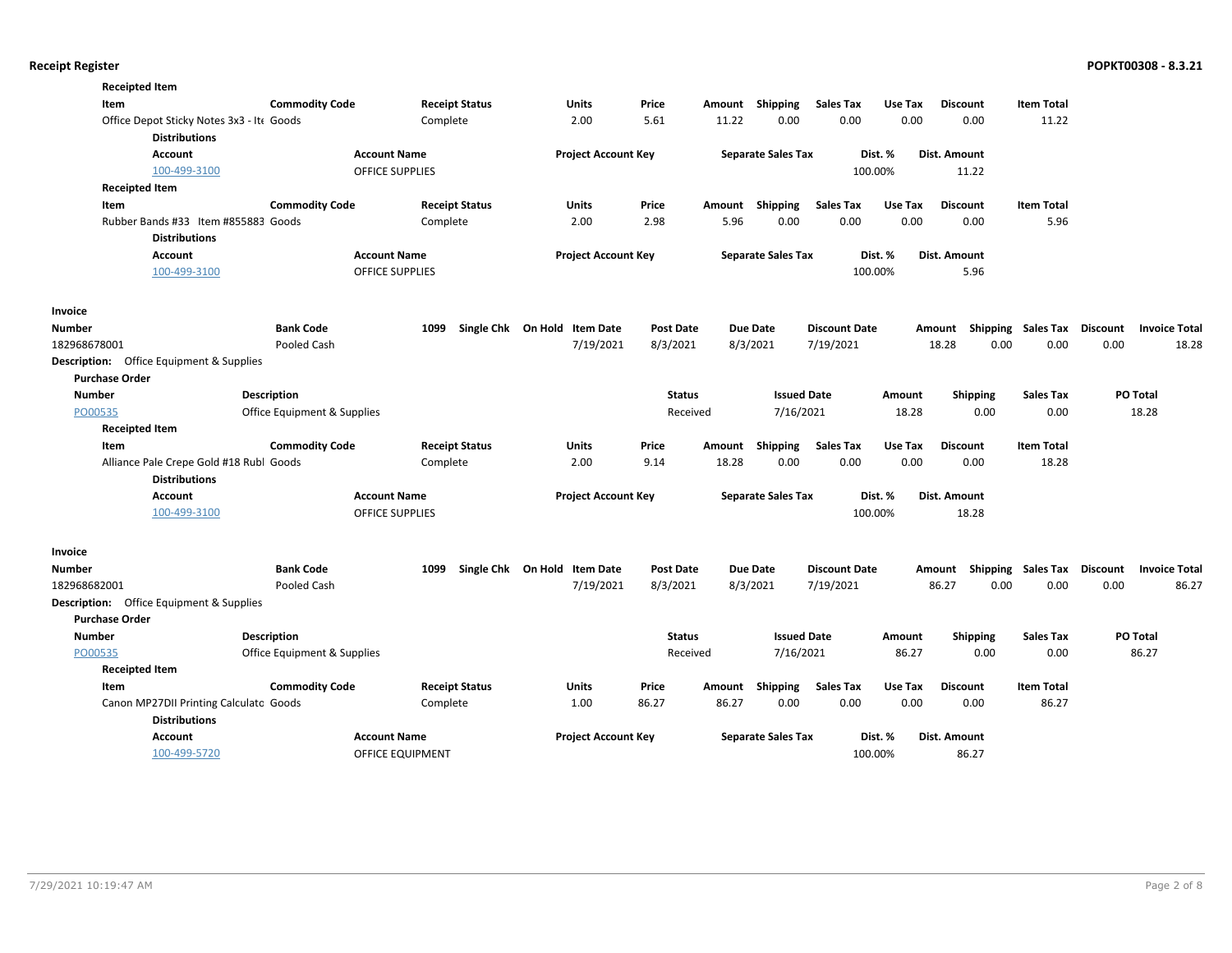| Invoice                                                         |                       |                          |                              |                  |                    |                           |                      |         |                 |                             |                      |
|-----------------------------------------------------------------|-----------------------|--------------------------|------------------------------|------------------|--------------------|---------------------------|----------------------|---------|-----------------|-----------------------------|----------------------|
| <b>Number</b>                                                   | <b>Bank Code</b>      | 1099                     | Single Chk On Hold Item Date | <b>Post Date</b> | <b>Due Date</b>    |                           | <b>Discount Date</b> |         | Amount          | Shipping Sales Tax Discount | <b>Invoice Total</b> |
| 183076424001                                                    | Pooled Cash           |                          | 7/19/2021                    | 8/3/2021         | 8/3/2021           |                           | 7/19/2021            |         | 283.17          | 0.00<br>0.00                | 0.00<br>283.17       |
| <b>Description:</b> Office Supplies                             |                       |                          |                              |                  |                    |                           |                      |         |                 |                             |                      |
| <b>Purchase Order</b>                                           |                       |                          |                              |                  |                    |                           |                      |         |                 |                             |                      |
| <b>Number</b>                                                   | <b>Description</b>    |                          |                              | <b>Status</b>    |                    | <b>Issued Date</b>        |                      | Amount  | <b>Shipping</b> | <b>Sales Tax</b>            | PO Total             |
| PO00536                                                         | Office Supplies       |                          |                              |                  | Partially Received | 7/16/2021                 |                      | 283.17  | 0.00            | 0.00                        | 283.17               |
| <b>Receipted Item</b>                                           |                       |                          |                              |                  |                    |                           |                      |         |                 |                             |                      |
| Item                                                            | <b>Commodity Code</b> | <b>Receipt Status</b>    | <b>Units</b>                 | Price            | Amount             | Shipping                  | <b>Sales Tax</b>     | Use Tax | <b>Discount</b> | <b>Item Total</b>           |                      |
| 1230652 3" x 3", Canary Yellow, P Goods<br><b>Distributions</b> |                       | Complete                 | 1.00                         | 20.54            | 20.54              | 0.00                      | 0.00                 | 0.00    | 0.00            | 20.54                       |                      |
| Account                                                         |                       | <b>Account Name</b>      | <b>Project Account Key</b>   |                  |                    | <b>Separate Sales Tax</b> |                      | Dist. % | Dist. Amount    |                             |                      |
| 120-411-3100                                                    |                       | <b>OFFICE SUPPLIES</b>   |                              |                  |                    |                           | 100.00%              |         | 20.54           |                             |                      |
| <b>Receipted Item</b>                                           |                       |                          |                              |                  |                    |                           |                      |         |                 |                             |                      |
| Item                                                            | <b>Commodity Code</b> | <b>Receipt Status</b>    | <b>Units</b>                 | Price            | Amount Shipping    |                           | <b>Sales Tax</b>     | Use Tax | <b>Discount</b> | <b>Item Total</b>           |                      |
| 183992 Dell D9GY0 High-Yield Bla Goods                          |                       | Complete                 | 1.00                         | 133.09           | 133.09             | 0.00                      | 0.00                 | 0.00    | 0.00            | 133.09                      |                      |
| <b>Distributions</b>                                            |                       |                          |                              |                  |                    |                           |                      |         |                 |                             |                      |
| Account                                                         |                       | <b>Account Name</b>      | <b>Project Account Key</b>   |                  |                    | <b>Separate Sales Tax</b> |                      | Dist. % | Dist. Amount    |                             |                      |
| 120-411-3100                                                    |                       | <b>OFFICE SUPPLIES</b>   |                              |                  |                    |                           | 100.00%              |         | 133.09          |                             |                      |
| <b>Receipted Item</b>                                           |                       |                          |                              |                  |                    |                           |                      |         |                 |                             |                      |
| Item                                                            | <b>Commodity Code</b> | <b>Receipt Status</b>    | Units                        | Price            | Amount Shipping    |                           | <b>Sales Tax</b>     | Use Tax | <b>Discount</b> | <b>Item Total</b>           |                      |
| 400866 1/4" binder clips - 60/bo> Goods                         |                       | Complete                 | 6.00                         | 4.49             | 26.94              | 0.00                      | 0.00                 | 0.00    | 0.00            | 26.94                       |                      |
| <b>Distributions</b>                                            |                       |                          |                              |                  |                    |                           |                      |         |                 |                             |                      |
| <b>Account</b>                                                  |                       | <b>Account Name</b>      | <b>Project Account Key</b>   |                  |                    | <b>Separate Sales Tax</b> |                      | Dist. % | Dist. Amount    |                             |                      |
| 100-404-3100                                                    |                       | <b>ELECTION SUPPLIES</b> |                              |                  |                    |                           | 100.00%              |         | 26.94           |                             |                      |
| <b>Receipted Item</b>                                           |                       |                          |                              |                  |                    |                           |                      |         |                 |                             |                      |
| Item                                                            | <b>Commodity Code</b> | <b>Receipt Status</b>    | Units                        | Price            | Amount Shipping    |                           | <b>Sales Tax</b>     | Use Tax | <b>Discount</b> | <b>Item Total</b>           |                      |
| 466342 Adams 3 part receipt boo Goods<br><b>Distributions</b>   |                       | Complete                 | 30.00                        | 1.69             | 50.70              | 0.00                      | 0.00                 | 0.00    | 0.00            | 50.70                       |                      |
| <b>Account</b>                                                  |                       | <b>Account Name</b>      | <b>Project Account Key</b>   |                  |                    | <b>Separate Sales Tax</b> |                      | Dist. % | Dist. Amount    |                             |                      |
| 100-404-3100                                                    |                       | <b>ELECTION SUPPLIES</b> |                              |                  |                    |                           | 100.00%              |         | 50.70           |                             |                      |
| <b>Receipted Item</b>                                           |                       |                          |                              |                  |                    |                           |                      |         |                 |                             |                      |
| Item                                                            | <b>Commodity Code</b> | <b>Receipt Status</b>    | Units                        | Price            | Amount Shipping    |                           | <b>Sales Tax</b>     | Use Tax | <b>Discount</b> | <b>Item Total</b>           |                      |
| 545469 AAA batteries                                            | Goods                 | Complete                 | 2.00                         | 15.01            | 30.02              | 0.00                      | 0.00                 | 0.00    | 0.00            | 30.02                       |                      |
| <b>Distributions</b>                                            |                       |                          |                              |                  |                    |                           |                      |         |                 |                             |                      |
| <b>Account</b>                                                  |                       | <b>Account Name</b>      | <b>Project Account Key</b>   |                  |                    | <b>Separate Sales Tax</b> |                      | Dist. % | Dist. Amount    |                             |                      |
| 120-411-3100                                                    |                       | <b>OFFICE SUPPLIES</b>   |                              |                  |                    |                           | 100.00%              |         | 30.02           |                             |                      |
| <b>Receipted Item</b>                                           |                       |                          |                              |                  |                    |                           |                      |         |                 |                             |                      |
| Item                                                            | <b>Commodity Code</b> | <b>Receipt Status</b>    | <b>Units</b>                 | Price            | Amount             | Shipping                  | <b>Sales Tax</b>     | Use Tax | <b>Discount</b> | <b>Item Total</b>           |                      |
| 561339 Medium, 1-1/4" wide, 5/8 Goods                           |                       | Complete                 | 3.00                         | 1.51             | 4.53               | 0.00                      | 0.00                 | 0.00    | 0.00            | 4.53                        |                      |
| <b>Distributions</b>                                            |                       |                          |                              |                  |                    |                           |                      |         |                 |                             |                      |
| <b>Account</b>                                                  |                       | <b>Account Name</b>      | <b>Project Account Key</b>   |                  |                    | <b>Separate Sales Tax</b> |                      | Dist. % | Dist. Amount    |                             |                      |
| 120-411-3100                                                    |                       | <b>OFFICE SUPPLIES</b>   |                              |                  |                    |                           | 100.00%              |         | 4.53            |                             |                      |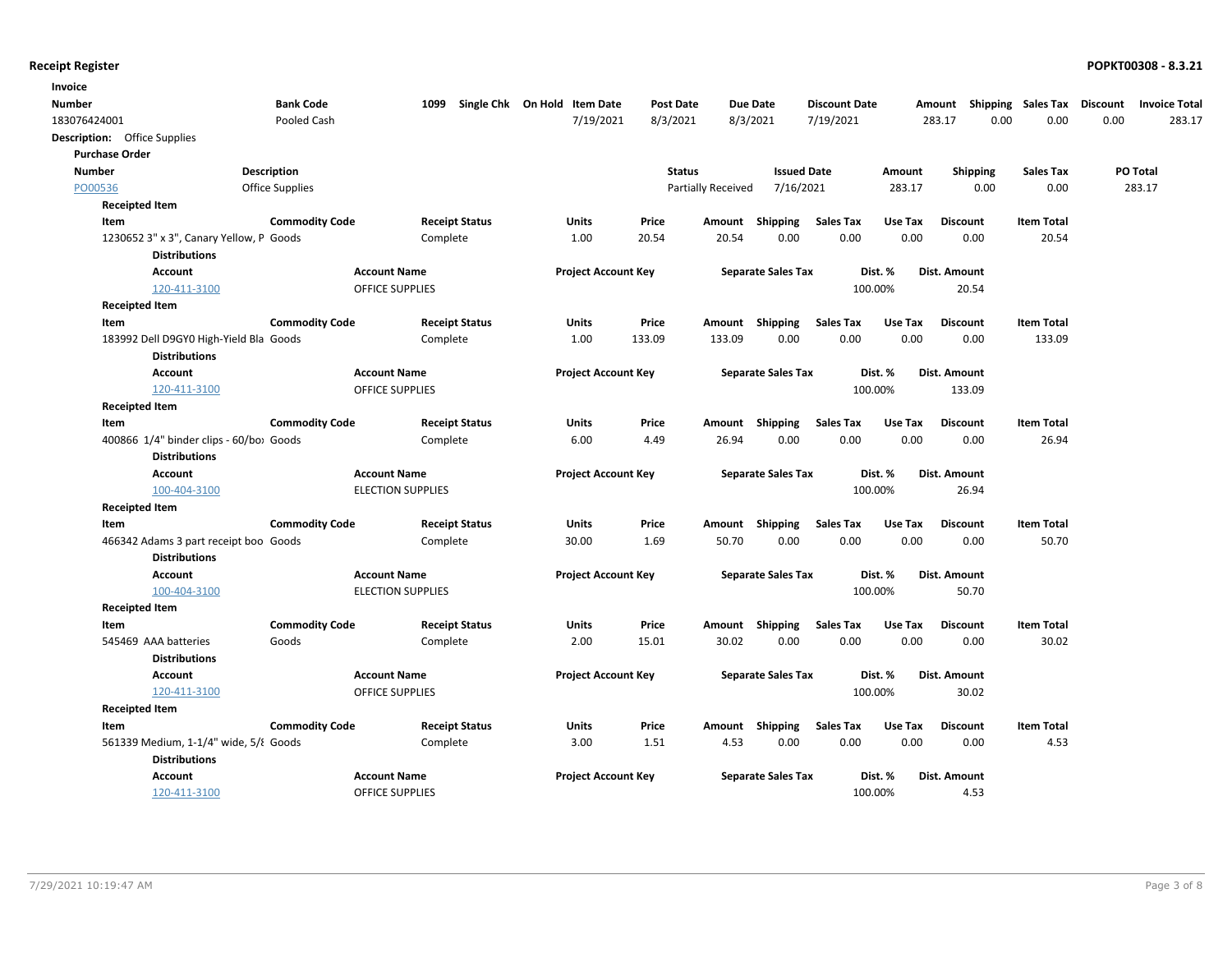| <b>Receipted Item</b>                                            |                       |                        |                              |                  |                           |                      |         |                           |                   |                                  |
|------------------------------------------------------------------|-----------------------|------------------------|------------------------------|------------------|---------------------------|----------------------|---------|---------------------------|-------------------|----------------------------------|
| Item                                                             | <b>Commodity Code</b> | <b>Receipt Status</b>  | Units                        | Price            | Amount Shipping           | <b>Sales Tax</b>     | Use Tax | <b>Discount</b>           | <b>Item Total</b> |                                  |
| 597020 Scotch Tape, 3/4", Clear,   Goods<br><b>Distributions</b> |                       | Complete               | 1.00                         | 11.21            | 11.21                     | 0.00<br>0.00         | 0.00    | 0.00                      | 11.21             |                                  |
| Account                                                          |                       | <b>Account Name</b>    | <b>Project Account Key</b>   |                  | <b>Separate Sales Tax</b> |                      | Dist. % | Dist. Amount              |                   |                                  |
| 120-411-3100                                                     |                       | <b>OFFICE SUPPLIES</b> |                              |                  |                           | 100.00%              |         | 11.21                     |                   |                                  |
| <b>Receipted Item</b>                                            |                       |                        |                              |                  |                           |                      |         |                           |                   |                                  |
| Item                                                             | <b>Commodity Code</b> | <b>Receipt Status</b>  | <b>Units</b>                 | Price            | Shipping<br>Amount        | <b>Sales Tax</b>     | Use Tax | <b>Discount</b>           | <b>Item Total</b> |                                  |
| 977031 2x2 post its                                              | Goods                 | Complete               | 1.00                         | 6.14             | 6.14                      | 0.00<br>0.00         | 0.00    | 0.00                      | 6.14              |                                  |
| <b>Distributions</b>                                             |                       |                        |                              |                  |                           |                      |         |                           |                   |                                  |
| Account                                                          |                       | <b>Account Name</b>    | <b>Project Account Key</b>   |                  | <b>Separate Sales Tax</b> |                      | Dist. % | Dist. Amount              |                   |                                  |
| 120-411-3100                                                     |                       | <b>OFFICE SUPPLIES</b> |                              |                  |                           | 100.00%              |         | 6.14                      |                   |                                  |
| Invoice                                                          |                       |                        |                              |                  |                           |                      |         |                           |                   |                                  |
| <b>Number</b>                                                    | <b>Bank Code</b>      | 1099                   | Single Chk On Hold Item Date | <b>Post Date</b> | <b>Due Date</b>           | <b>Discount Date</b> |         | Amount Shipping           | Sales Tax         | Discount<br><b>Invoice Total</b> |
| 183087714001                                                     | Pooled Cash           |                        | 7/19/2021                    | 8/3/2021         | 8/3/2021                  | 7/19/2021            |         | 14.82<br>0.00             | 0.00              | 0.00<br>14.82                    |
| <b>Description:</b> Office Supplies                              |                       |                        |                              |                  |                           |                      |         |                           |                   |                                  |
| <b>Purchase Order</b>                                            |                       |                        |                              |                  |                           |                      |         |                           |                   |                                  |
| <b>Number</b>                                                    | <b>Description</b>    |                        |                              | <b>Status</b>    |                           | <b>Issued Date</b>   | Amount  | Shipping                  | <b>Sales Tax</b>  | PO Total                         |
| PO00536                                                          | Office Supplies       |                        |                              |                  | Partially Received        | 7/16/2021            | 14.82   | 0.00                      | 0.00              | 14.82                            |
| <b>Receipted Item</b>                                            |                       |                        |                              |                  |                           |                      |         |                           |                   |                                  |
| Item                                                             | <b>Commodity Code</b> | <b>Receipt Status</b>  | <b>Units</b>                 | Price            | Shipping<br>Amount        | <b>Sales Tax</b>     | Use Tax | <b>Discount</b>           | <b>Item Total</b> |                                  |
| 543280 1/3 tab cut manila folder Goods                           |                       | Complete               | 3.00                         | 4.94             | 14.82                     | 0.00<br>0.00         | 0.00    | 0.00                      | 14.82             |                                  |
| <b>Distributions</b>                                             |                       |                        |                              |                  |                           |                      |         |                           |                   |                                  |
| Account                                                          |                       | <b>Account Name</b>    | <b>Project Account Key</b>   |                  | <b>Separate Sales Tax</b> |                      | Dist. % | Dist. Amount              |                   |                                  |
| 120-411-3100                                                     |                       | OFFICE SUPPLIES        |                              |                  |                           | 100.00%              |         | 14.82                     |                   |                                  |
| Invoice                                                          |                       |                        |                              |                  |                           |                      |         |                           |                   |                                  |
| <b>Number</b>                                                    | <b>Bank Code</b>      | 1099                   | Single Chk On Hold Item Date | <b>Post Date</b> | <b>Due Date</b>           | <b>Discount Date</b> |         | Amount Shipping Sales Tax |                   | Discount<br><b>Invoice Total</b> |
| 183087715001                                                     | Pooled Cash           |                        | 7/21/2021                    | 8/3/2021         | 8/3/2021                  | 7/21/2021            |         | 0.00<br>45.69             | 0.00              | 0.00<br>45.69                    |
| <b>Description:</b> Office Supplies                              |                       |                        |                              |                  |                           |                      |         |                           |                   |                                  |
| <b>Purchase Order</b>                                            |                       |                        |                              |                  |                           |                      |         |                           |                   |                                  |
| <b>Number</b>                                                    | <b>Description</b>    |                        |                              | <b>Status</b>    |                           | <b>Issued Date</b>   | Amount  | Shipping                  | <b>Sales Tax</b>  | PO Total                         |
| PO00536                                                          | Office Supplies       |                        |                              |                  | <b>Partially Received</b> | 7/16/2021            | 45.69   | 0.00                      | 0.00              | 45.69                            |
| <b>Receipted Item</b>                                            |                       |                        |                              |                  |                           |                      |         |                           |                   |                                  |
| Item                                                             | <b>Commodity Code</b> | <b>Receipt Status</b>  | Units                        | Price            | Shipping<br>Amount        | <b>Sales Tax</b>     | Use Tax | <b>Discount</b>           | <b>Item Total</b> |                                  |
| 5716283 16 GB usb flash drives 5 Goods                           |                       | Complete               | 1.00                         | 45.69            | 45.69                     | 0.00<br>0.00         | 0.00    | 0.00                      | 45.69             |                                  |
| <b>Distributions</b>                                             |                       |                        |                              |                  |                           |                      |         |                           |                   |                                  |
| Account                                                          |                       | <b>Account Name</b>    | <b>Project Account Key</b>   |                  | <b>Separate Sales Tax</b> |                      | Dist. % | Dist. Amount              |                   |                                  |
| 120-411-3100                                                     |                       | <b>OFFICE SUPPLIES</b> |                              |                  |                           | 100.00%              |         | 45.69                     |                   |                                  |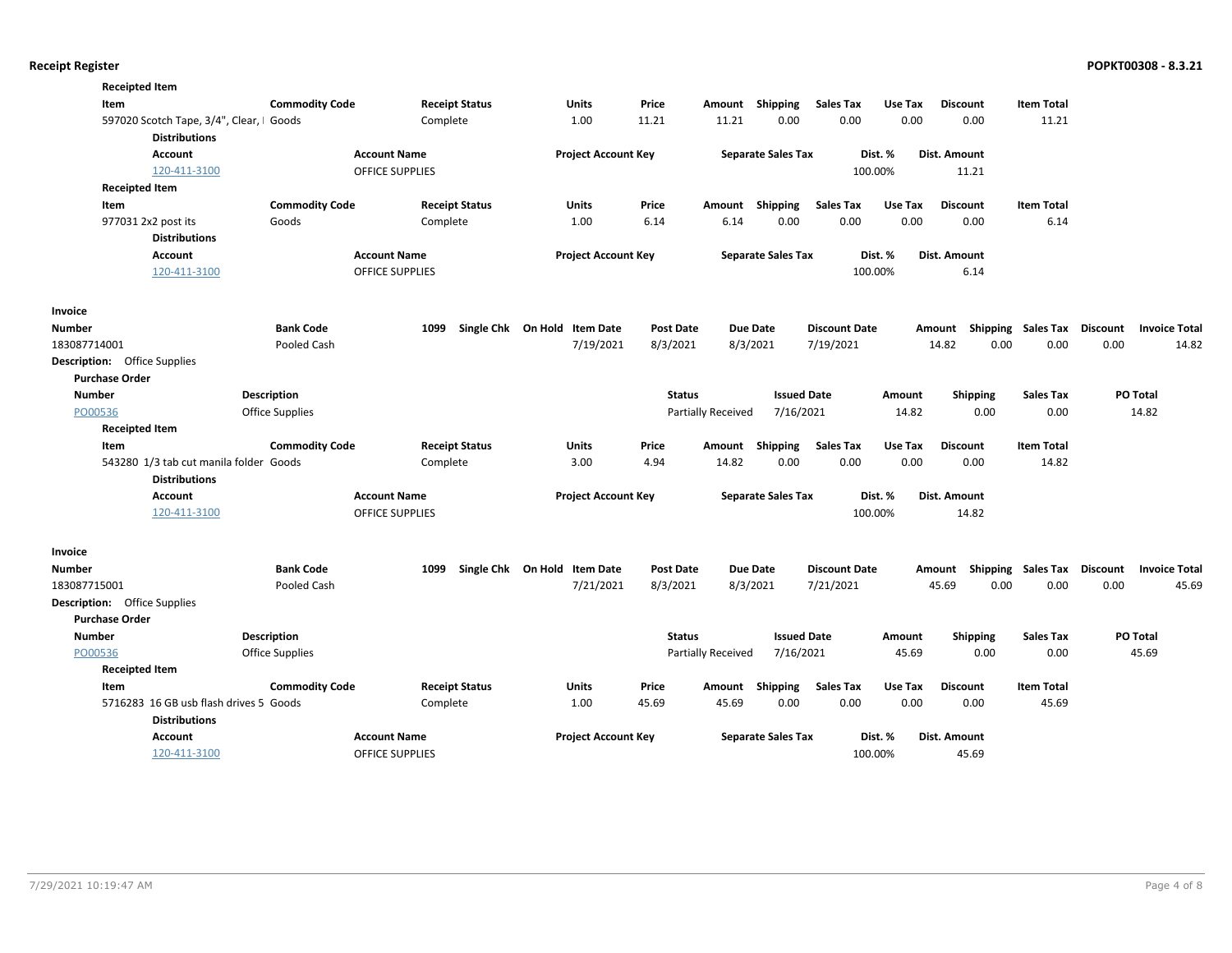| Invoice                             |                                       |                        |                        |                                      |                            |                            |                  |                    |                           |                      |         |                           |                    |          |                      |
|-------------------------------------|---------------------------------------|------------------------|------------------------|--------------------------------------|----------------------------|----------------------------|------------------|--------------------|---------------------------|----------------------|---------|---------------------------|--------------------|----------|----------------------|
| <b>Number</b>                       |                                       | <b>Bank Code</b>       |                        | 1099<br>Single Chk On Hold Item Date |                            |                            | <b>Post Date</b> | <b>Due Date</b>    |                           | <b>Discount Date</b> |         | Amount Shipping Sales Tax |                    | Discount | <b>Invoice Total</b> |
| 184912923001                        |                                       | Pooled Cash            |                        |                                      |                            | 7/22/2021                  | 8/3/2021         | 8/3/2021           |                           | 7/22/2021            | 147.43  | 0.00                      | 0.00               | 0.00     | 147.43               |
| <b>Description:</b> Office Supplies |                                       |                        |                        |                                      |                            |                            |                  |                    |                           |                      |         |                           |                    |          |                      |
| <b>Purchase Order</b>               |                                       |                        |                        |                                      |                            |                            |                  |                    |                           |                      |         |                           |                    |          |                      |
| <b>Number</b>                       |                                       | <b>Description</b>     |                        |                                      |                            |                            | <b>Status</b>    |                    | <b>Issued Date</b>        |                      | Amount  | Shipping                  | <b>Sales Tax</b>   | PO Total |                      |
| PO00540                             |                                       | <b>Office Supplies</b> |                        |                                      |                            |                            |                  | Partially Received | 7/22/2021                 |                      | 147.43  | 0.00                      | 0.00               |          | 147.43               |
| <b>Receipted Item</b>               |                                       |                        |                        |                                      |                            |                            |                  |                    |                           |                      |         |                           |                    |          |                      |
| Item                                |                                       | <b>Commodity Code</b>  |                        | <b>Receipt Status</b>                |                            | <b>Units</b>               | Price            | Amount             | Shipping                  | <b>Sales Tax</b>     | Use Tax | <b>Discount</b>           | <b>Item Total</b>  |          |                      |
| Kleenex                             |                                       | Goods                  |                        | Complete                             |                            | 3.00                       | 2.49             | 7.47               | 0.00                      | 0.00                 | 0.00    | 0.00                      | 7.47               |          |                      |
|                                     | <b>Distributions</b>                  |                        |                        |                                      |                            |                            |                  |                    |                           |                      |         |                           |                    |          |                      |
|                                     | Account                               |                        | <b>Account Name</b>    |                                      |                            | <b>Project Account Key</b> |                  |                    | <b>Separate Sales Tax</b> | Dist. %              |         | Dist. Amount              |                    |          |                      |
|                                     | 100-450-3100                          |                        | OFFICE SUPPLIES        |                                      |                            |                            |                  |                    |                           | 100.00%              |         | 7.47                      |                    |          |                      |
| <b>Receipted Item</b>               |                                       |                        |                        |                                      |                            |                            |                  |                    |                           |                      |         |                           |                    |          |                      |
| Item                                |                                       | <b>Commodity Code</b>  |                        | <b>Receipt Status</b>                |                            | Units                      | Price            | Amount             | <b>Shipping</b>           | <b>Sales Tax</b>     | Use Tax | <b>Discount</b>           | <b>Item Total</b>  |          |                      |
| Paper                               |                                       | Goods                  |                        | Complete                             |                            | 4.00                       | 34.99            | 139.96             | 0.00                      | 0.00                 | 0.00    | 0.00                      | 139.96             |          |                      |
|                                     | <b>Distributions</b>                  |                        |                        |                                      |                            |                            |                  |                    |                           |                      |         |                           |                    |          |                      |
|                                     | Account                               |                        | <b>Account Name</b>    |                                      |                            | <b>Project Account Key</b> |                  |                    | <b>Separate Sales Tax</b> | Dist. %              |         | Dist. Amount              |                    |          |                      |
|                                     | 100-450-3100                          |                        | OFFICE SUPPLIES        |                                      |                            |                            |                  |                    |                           | 100.00%              |         | 139.96                    |                    |          |                      |
| Invoice                             |                                       |                        |                        |                                      |                            |                            |                  |                    |                           |                      |         |                           |                    |          |                      |
| <b>Number</b>                       |                                       | <b>Bank Code</b>       |                        | Single Chk On Hold Item Date<br>1099 |                            |                            | <b>Post Date</b> | <b>Due Date</b>    |                           | <b>Discount Date</b> | Amount  |                           | Shipping Sales Tax | Discount | <b>Invoice Total</b> |
| 184920523001                        |                                       | Pooled Cash            |                        |                                      |                            | 7/22/2021                  | 8/3/2021         | 8/3/2021           |                           | 7/22/2021            |         | 24.99<br>0.00             | 0.00               | 0.00     | 24.99                |
| <b>Description:</b> Office Supplies |                                       |                        |                        |                                      |                            |                            |                  |                    |                           |                      |         |                           |                    |          |                      |
| <b>Purchase Order</b>               |                                       |                        |                        |                                      |                            |                            |                  |                    |                           |                      |         |                           |                    |          |                      |
| <b>Number</b>                       |                                       | <b>Description</b>     |                        |                                      |                            |                            | <b>Status</b>    |                    | <b>Issued Date</b>        |                      | Amount  | Shipping                  | <b>Sales Tax</b>   | PO Total |                      |
| PO00539                             |                                       | <b>Office Supplies</b> |                        |                                      |                            |                            |                  | Partially Received | 7/20/2021                 |                      | 24.99   | 0.00                      | 0.00               |          | 24.99                |
| <b>Receipted Item</b>               |                                       |                        |                        |                                      |                            |                            |                  |                    |                           |                      |         |                           |                    |          |                      |
| Item                                |                                       | <b>Commodity Code</b>  |                        | <b>Receipt Status</b>                |                            | <b>Units</b>               | Price            | Amount             | Shipping                  | <b>Sales Tax</b>     | Use Tax | <b>Discount</b>           | <b>Item Total</b>  |          |                      |
|                                     | StarTech.com 10ft 3m HDMI 2.0 ( Goods |                        |                        | Complete                             |                            | 1.00                       | 24.99            | 24.99              | 0.00                      | 0.00                 | 0.00    | 0.00                      | 24.99              |          |                      |
|                                     |                                       |                        |                        |                                      | <b>Vendor Part Number:</b> | 9483870                    |                  |                    |                           |                      |         |                           |                    |          |                      |
|                                     | <b>Distributions</b>                  |                        |                        |                                      |                            |                            |                  |                    |                           |                      |         |                           |                    |          |                      |
|                                     | Account                               |                        | <b>Account Name</b>    |                                      |                            | <b>Project Account Key</b> |                  |                    | <b>Separate Sales Tax</b> | Dist. %              |         | Dist. Amount              |                    |          |                      |
|                                     | 100-475-3100                          |                        | <b>OFFICE SUPPLIES</b> |                                      |                            |                            |                  |                    |                           | 100.00%              |         | 24.99                     |                    |          |                      |
|                                     |                                       |                        |                        |                                      |                            |                            |                  |                    |                           |                      |         |                           |                    |          |                      |
| Invoice                             |                                       |                        |                        |                                      |                            |                            |                  |                    |                           |                      |         |                           |                    |          |                      |
| Number                              |                                       | <b>Bank Code</b>       |                        | Single Chk On Hold Item Date<br>1099 |                            |                            | <b>Post Date</b> | <b>Due Date</b>    |                           | <b>Discount Date</b> |         | Amount Shipping Sales Tax |                    | Discount | <b>Invoice Total</b> |
| 184920525001                        |                                       | Pooled Cash            |                        |                                      |                            | 7/22/2021                  | 8/3/2021         | 8/3/2021           |                           | 7/22/2021            | 150.58  | 0.00                      | 0.00               | 0.00     | 150.58               |
| <b>Description:</b> Office Supplies |                                       |                        |                        |                                      |                            |                            |                  |                    |                           |                      |         |                           |                    |          |                      |
| <b>Purchase Order</b>               |                                       |                        |                        |                                      |                            |                            |                  |                    | <b>Issued Date</b>        |                      |         |                           |                    | PO Total |                      |
| <b>Number</b>                       |                                       | <b>Description</b>     |                        |                                      |                            |                            | <b>Status</b>    |                    |                           |                      | Amount  | <b>Shipping</b>           | <b>Sales Tax</b>   |          |                      |
| PO00539                             |                                       | Office Supplies        |                        |                                      |                            |                            |                  | Partially Received | 7/20/2021                 |                      | 150.58  | 0.00                      | 0.00               |          | 150.58               |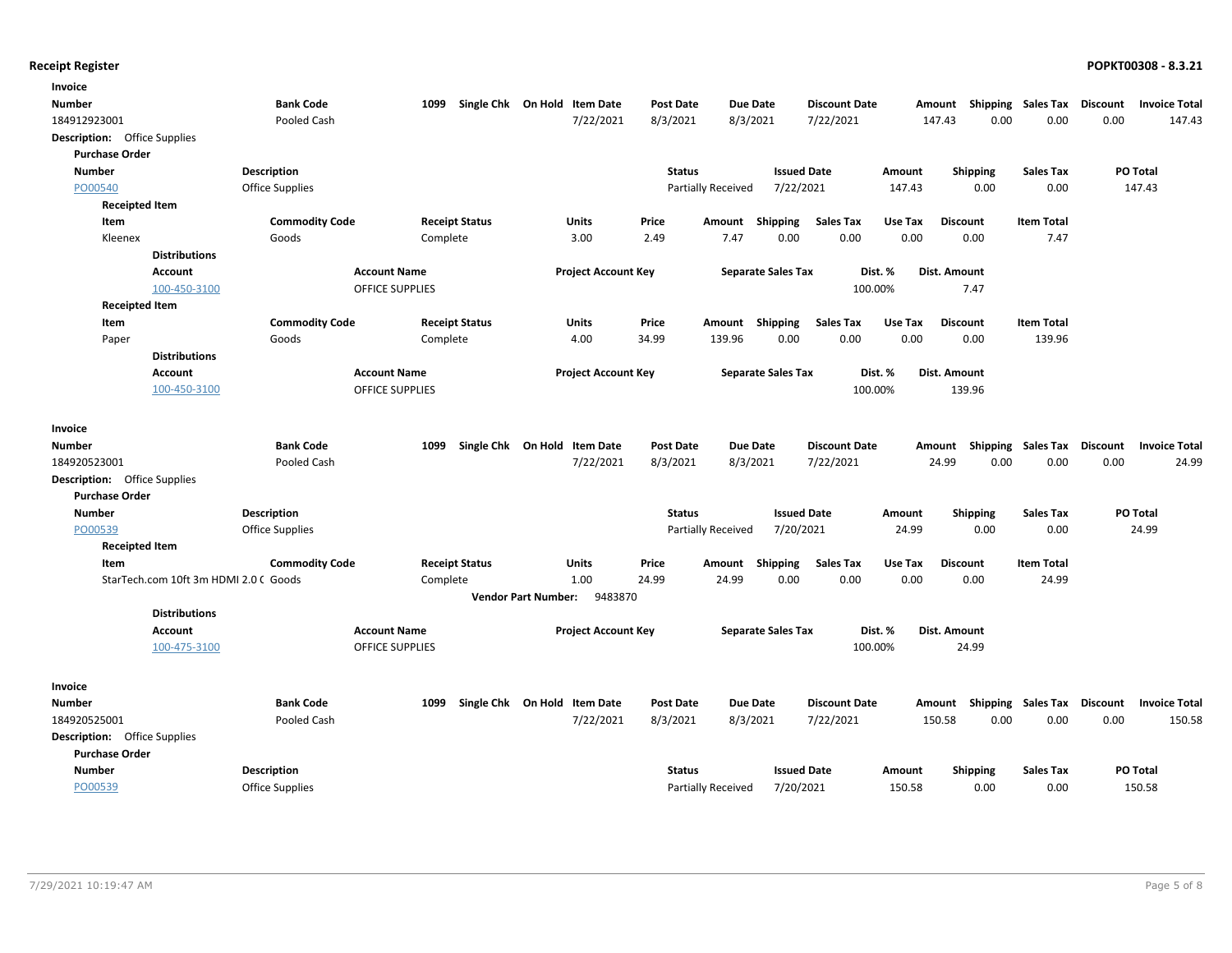|               | <b>Receipted Item</b>                  |                       |                         |                                      |                  |          |                           |                      |                               |                                    |                   |                       |                      |
|---------------|----------------------------------------|-----------------------|-------------------------|--------------------------------------|------------------|----------|---------------------------|----------------------|-------------------------------|------------------------------------|-------------------|-----------------------|----------------------|
|               | Item                                   | <b>Commodity Code</b> | <b>Receipt Status</b>   | Units                                | Price            |          | Amount Shipping           | <b>Sales Tax</b>     | Use Tax                       | <b>Discount</b>                    | <b>Item Total</b> |                       |                      |
|               | Avery Ready Index Recycled Divic Goods |                       | Complete                | 2.00                                 | 14.75            | 29.50    | 0.00                      | 0.00                 | 0.00                          | 0.00                               | 29.50             |                       |                      |
|               |                                        |                       |                         | <b>Vendor Part Number:</b><br>653477 |                  |          |                           |                      |                               |                                    |                   |                       |                      |
|               | <b>Distributions</b>                   |                       |                         |                                      |                  |          |                           |                      |                               |                                    |                   |                       |                      |
|               | <b>Account</b>                         |                       | <b>Account Name</b>     | <b>Project Account Key</b>           |                  |          | <b>Separate Sales Tax</b> |                      | Dist. %                       | Dist. Amount                       |                   |                       |                      |
|               | 100-475-3100                           |                       | <b>OFFICE SUPPLIES</b>  |                                      |                  |          |                           |                      | 100.00%                       | 29.50                              |                   |                       |                      |
|               | <b>Receipted Item</b>                  |                       |                         |                                      |                  |          |                           |                      |                               |                                    |                   |                       |                      |
|               | Item                                   | <b>Commodity Code</b> | <b>Receipt Status</b>   | Units                                | Price            |          | Amount Shipping           | <b>Sales Tax</b>     | Use Tax                       | <b>Discount</b>                    | <b>Item Total</b> |                       |                      |
|               | Boise® X-9® Multi-Use Copy Pape⊨ Goods |                       | Complete                | 2.00                                 | 41.18            | 82.36    | 0.00                      | 0.00                 | 0.00                          | 0.00                               | 82.36             |                       |                      |
|               |                                        |                       |                         | Vendor Part Number: 196517           |                  |          |                           |                      |                               |                                    |                   |                       |                      |
|               | <b>Distributions</b>                   |                       |                         |                                      |                  |          |                           |                      |                               |                                    |                   |                       |                      |
|               | <b>Account</b>                         |                       | <b>Account Name</b>     | <b>Project Account Key</b>           |                  |          | <b>Separate Sales Tax</b> |                      | Dist. %                       | <b>Dist. Amount</b>                |                   |                       |                      |
|               | 100-475-3100                           |                       | OFFICE SUPPLIES         |                                      |                  |          |                           |                      | 100.00%                       | 82.36                              |                   |                       |                      |
|               | <b>Receipted Item</b>                  |                       |                         |                                      |                  |          |                           |                      |                               |                                    |                   |                       |                      |
|               | Item                                   | <b>Commodity Code</b> | <b>Receipt Status</b>   | Units                                | Price            |          | Amount Shipping           | <b>Sales Tax</b>     | Use Tax                       | <b>Discount</b>                    | <b>Item Total</b> |                       |                      |
|               | Office Depot® Brand Durable Viev Goods |                       | Complete                | 5.00                                 | 3.08             | 15.40    | 0.00                      | 0.00                 | 0.00                          | 0.00                               | 15.40             |                       |                      |
|               |                                        |                       |                         | Vendor Part Number: 208819           |                  |          |                           |                      |                               |                                    |                   |                       |                      |
|               | <b>Distributions</b>                   |                       |                         |                                      |                  |          |                           |                      |                               |                                    |                   |                       |                      |
|               | Account                                |                       | <b>Account Name</b>     | <b>Project Account Key</b>           |                  |          | <b>Separate Sales Tax</b> |                      | Dist. %                       | Dist. Amount                       |                   |                       |                      |
|               | 100-475-3100                           |                       | <b>OFFICE SUPPLIES</b>  |                                      |                  |          |                           |                      | 100.00%                       | 15.40                              |                   |                       |                      |
|               | <b>Receipted Item</b>                  |                       |                         |                                      |                  |          |                           |                      |                               |                                    |                   |                       |                      |
|               | Item                                   | <b>Commodity Code</b> | <b>Receipt Status</b>   | Units                                | Price            |          | Amount Shipping           | <b>Sales Tax</b>     | Use Tax                       | <b>Discount</b>                    | <b>Item Total</b> |                       |                      |
|               | Office Depot® Brand Standard Phi Goods |                       | Complete                | 2.00                                 | 11.66            | 23.32    | 0.00                      | 0.00                 | 0.00                          | 0.00                               | 23.32             |                       |                      |
|               |                                        |                       |                         | <b>Vendor Part Number:</b><br>394925 |                  |          |                           |                      |                               |                                    |                   |                       |                      |
|               | <b>Distributions</b>                   |                       |                         |                                      |                  |          |                           |                      |                               |                                    |                   |                       |                      |
|               | <b>Account</b>                         |                       | <b>Account Name</b>     | <b>Project Account Key</b>           |                  |          | <b>Separate Sales Tax</b> |                      | Dist. %                       | <b>Dist. Amount</b>                |                   |                       |                      |
|               | 100-475-3100                           |                       | OFFICE SUPPLIES         |                                      |                  |          |                           |                      | 100.00%                       | 23.32                              |                   |                       |                      |
| Vendor Number | <b>Vendor DBA</b>                      |                       |                         |                                      |                  |          |                           |                      | <b>Vendor Total Discount:</b> |                                    | 0.00              | <b>Invoice Total:</b> | 811.24               |
| 00596         | <b>SOUTHERN TIRE MART, LLC</b>         |                       |                         |                                      |                  |          |                           |                      |                               |                                    |                   |                       |                      |
| Invoice       |                                        |                       |                         |                                      |                  |          |                           |                      |                               |                                    |                   |                       |                      |
| <b>Number</b> |                                        | <b>Bank Code</b>      | 1099                    | Single Chk On Hold Item Date         | <b>Post Date</b> |          | <b>Due Date</b>           | <b>Discount Date</b> |                               | Amount Shipping Sales Tax Discount |                   |                       | <b>Invoice Total</b> |
| 4170037695    |                                        | Pooled Cash           |                         | 7/26/2021                            | 8/3/2021         |          | 8/3/2021                  | 7/26/2021            |                               | 811.24<br>0.00                     | 0.00              | 0.00                  | 811.24               |
|               | <b>Description:</b> PCT 2 Tires        |                       |                         |                                      |                  |          |                           |                      |                               |                                    |                   |                       |                      |
|               | <b>Purchase Order</b>                  |                       |                         |                                      |                  |          |                           |                      |                               |                                    |                   |                       |                      |
| <b>Number</b> |                                        | Description           |                         |                                      | <b>Status</b>    |          | <b>Issued Date</b>        |                      | Amount                        | <b>Shipping</b>                    | <b>Sales Tax</b>  |                       | PO Total             |
| PO00546       |                                        | PCT 2 Tires           |                         |                                      |                  | Received | 7/28/2021                 |                      | 811.24                        | 0.00                               | 0.00              |                       | 811.24               |
|               | <b>Receipted Item</b>                  |                       |                         |                                      |                  |          |                           |                      |                               |                                    |                   |                       |                      |
|               | Item                                   | <b>Commodity Code</b> | <b>Receipt Status</b>   | Units                                | Price            |          | Amount Shipping           | Sales Tax            | Use Tax                       | <b>Discount</b>                    | <b>Item Total</b> |                       |                      |
|               | LT245/75R17/10 OPEN CTRY               | Goods                 | Complete                | 4.00                                 | 202.81           | 811.24   | 0.00                      | 0.00                 | 0.00                          | 0.00                               | 811.24            |                       |                      |
|               | <b>Distributions</b>                   |                       |                         |                                      |                  |          |                           |                      |                               |                                    |                   |                       |                      |
|               | Account                                |                       | <b>Account Name</b>     | <b>Project Account Key</b>           |                  |          | <b>Separate Sales Tax</b> |                      | Dist. %                       | <b>Dist. Amount</b>                |                   |                       |                      |
|               | 220-622-4590                           |                       | R&M MACH. TIRES & TUBES |                                      |                  |          |                           |                      | 100.00%                       | 811.24                             |                   |                       |                      |
|               |                                        |                       |                         |                                      |                  |          |                           |                      |                               |                                    |                   |                       |                      |

00596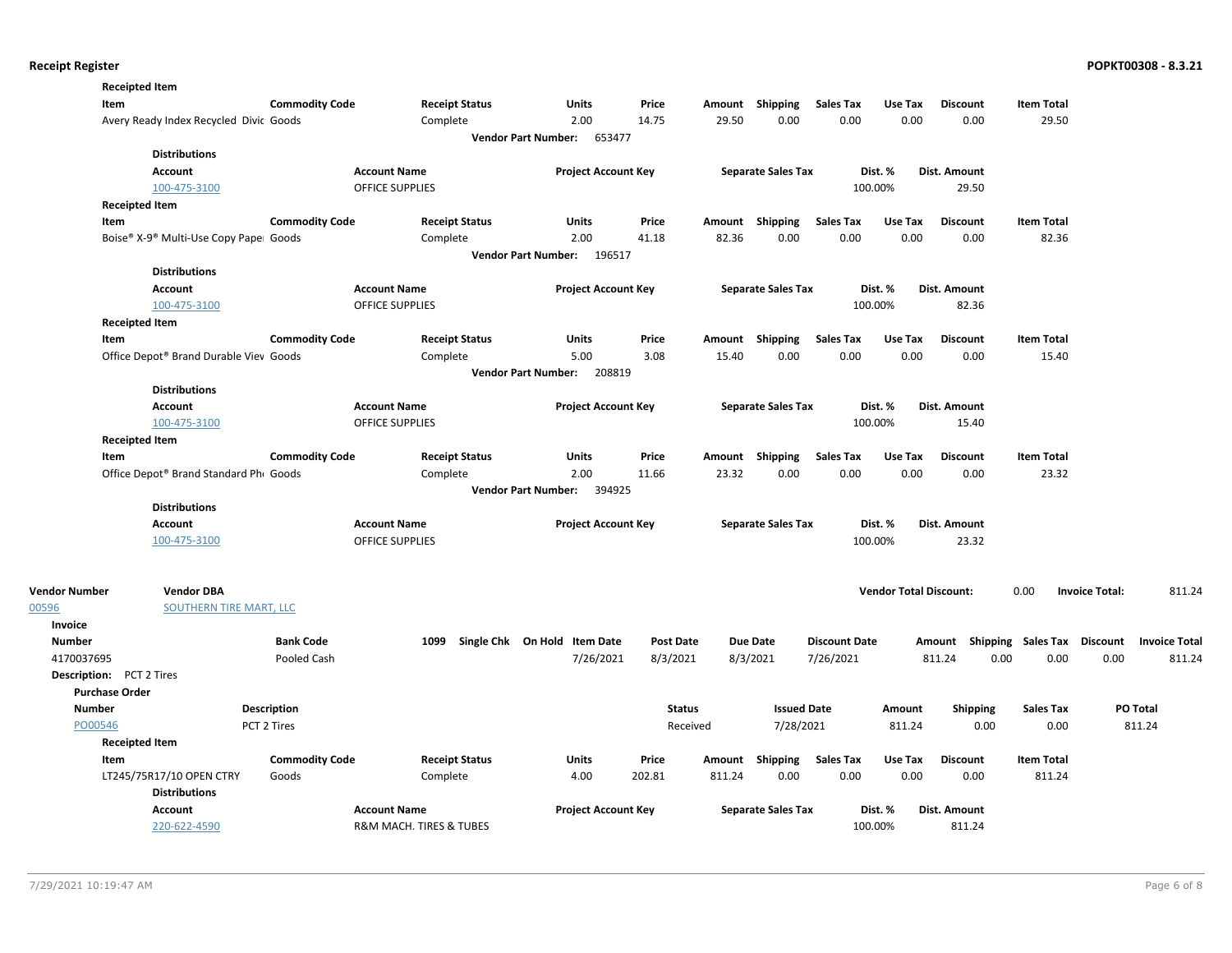| <b>Packet Totals</b> |              |                            |                         |                |                  |                |                               |  |  |  |  |  |
|----------------------|--------------|----------------------------|-------------------------|----------------|------------------|----------------|-------------------------------|--|--|--|--|--|
| <b>Vendors:</b>      | Invoices: 10 | <b>Purchase Orders: 10</b> | <b>Amount: 1,912.85</b> | Shipping: 0.00 | <b>Tax: 0.00</b> | Discount: 0.00 | <b>Total Amount: 1.912.85</b> |  |  |  |  |  |